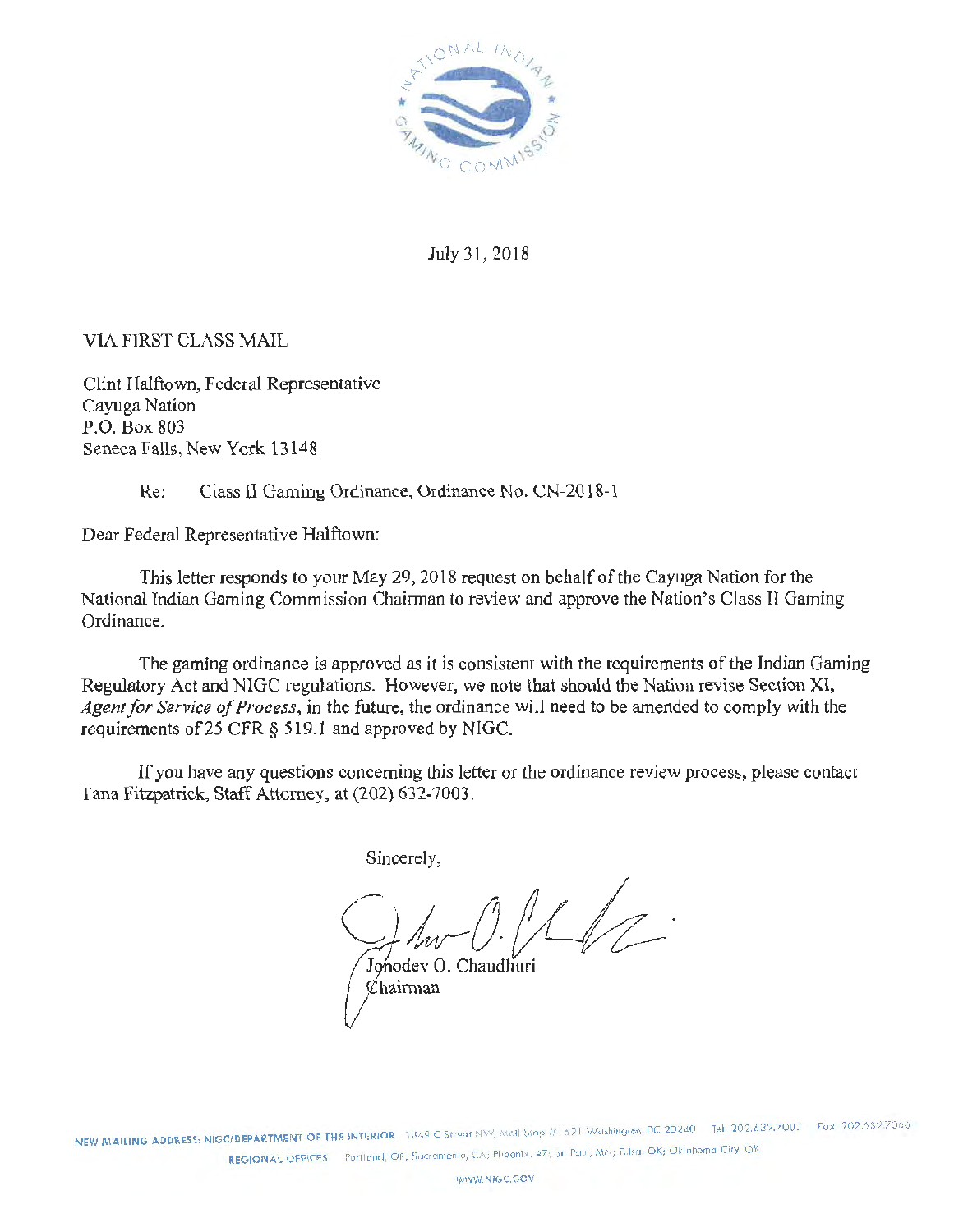

# **CAYUGA NATION HAUOENOSAUNEE**

P.O. Box 803 Seneca Falls, NY 13148 Phone: 315-568-07 50 Toll: 1-888-532-4847 Fax: 315-252-1092

# CAYUGA NATION COUNCIL

# RESOLUTION AUTHORIZING THE CA YUGA NATION CLASS TI GAMING ORDINANCE

WHEREAS,'the Cayuga Nation Council, the governing body of the Cayuga Nation, desires to update terms for Class II gaming operations on Indian lands;

NOW, THERFORE, BE IT RESOLVED, that the Cayuga Nation, acting through the Cayuga Nation Council, hereby authorizes and adopts the Cayuga Nation Class II Gaming Ordinance (Ordinance No. 2018-01), in the form attached to this Resolution, to update the terms for Class II gaming operations on Nation lands, replacing Ordinance No. CN-2003-06; and be it

FURTHER RESOLVED, that Clint Halftown. as the Federal Representative of tbe Nation, is hereby authorized, empowered and directed to execute the Ordinance No. CN-2018-1 on behalf of the Nation and to file a copy thereof with the National Indian Gaming Commission.

The foregoing resolution was duly adopted by the Cayuga Nation Council on the  $3^{Rd}$ day of May in the year 2018 and the undersigned is duly authorized to sign, this attestation.

Sharon L. LeRoy **Secretary**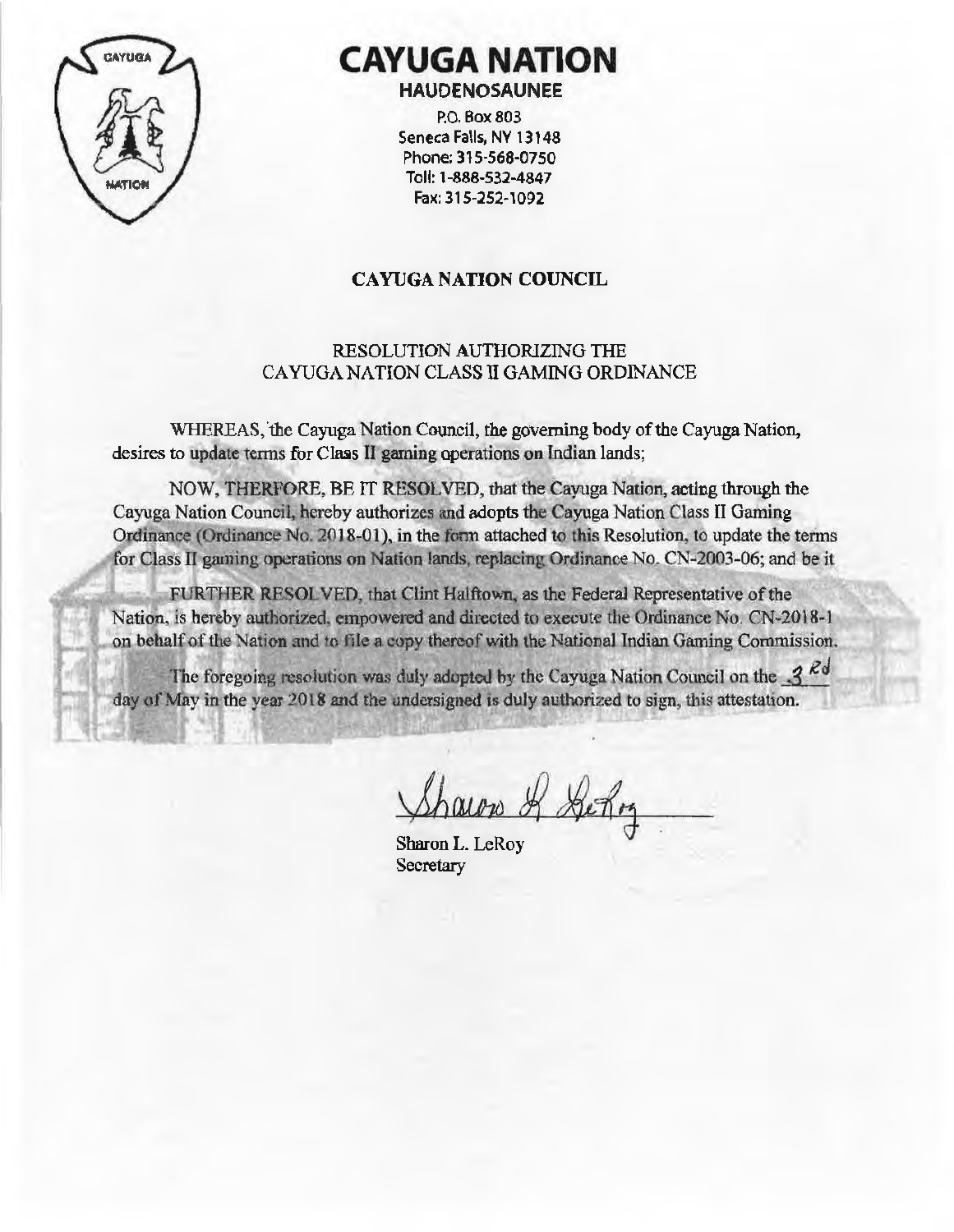# **CAYUGA NATION**

# **CLASS II GAMING ORDINANCE**

# **ORDINANCE NO. CN-2018-1**

## I. PURPOSE

The Cayuga Nation Council (hereinafter "Council") of the Cayuga Nation (hereinafter "Nation") hereby enacts this ordinance in order to govern and regulate the operation of Class II gaming operations on the Nation's Indian Lands.

#### 11. APPLICABILITY

Unless specifically indicated otherwise, all provisions of this ordinance shall apply to Class II gaming on the Nation's Indian lands.

#### Ill. GAMING AUTHORIZED

Class II gaming as hereinafter defined is hereby authorized. Consistent with the definition of Class II gaming in the regulations promulgated by the National Indian Gaming Commission at 25 C.F.R.§ 502.3 (as published in the Federal Register at 57 FR 12382-12393, April 9, 1992), Class II gaming is hereby defined as:

- 1. Bingo or lotto (whether or not electronic, computer, or other technologic aids are used) when players:
	- a) Play for prizes with cards bearing numbers or other designations;
	- b} Cover numbers or designations when objects, similarly numbered or designated, are drawn or electronically determined; and
	- c) Win the game by being the first person to cover a designated pattern on such cards;
- 2. Pull-tabs, punch boards, tip jars, instant bingo and other games similar to bingo, if played in the same location as bingo or lotto;
- 3. Non-banking card games that: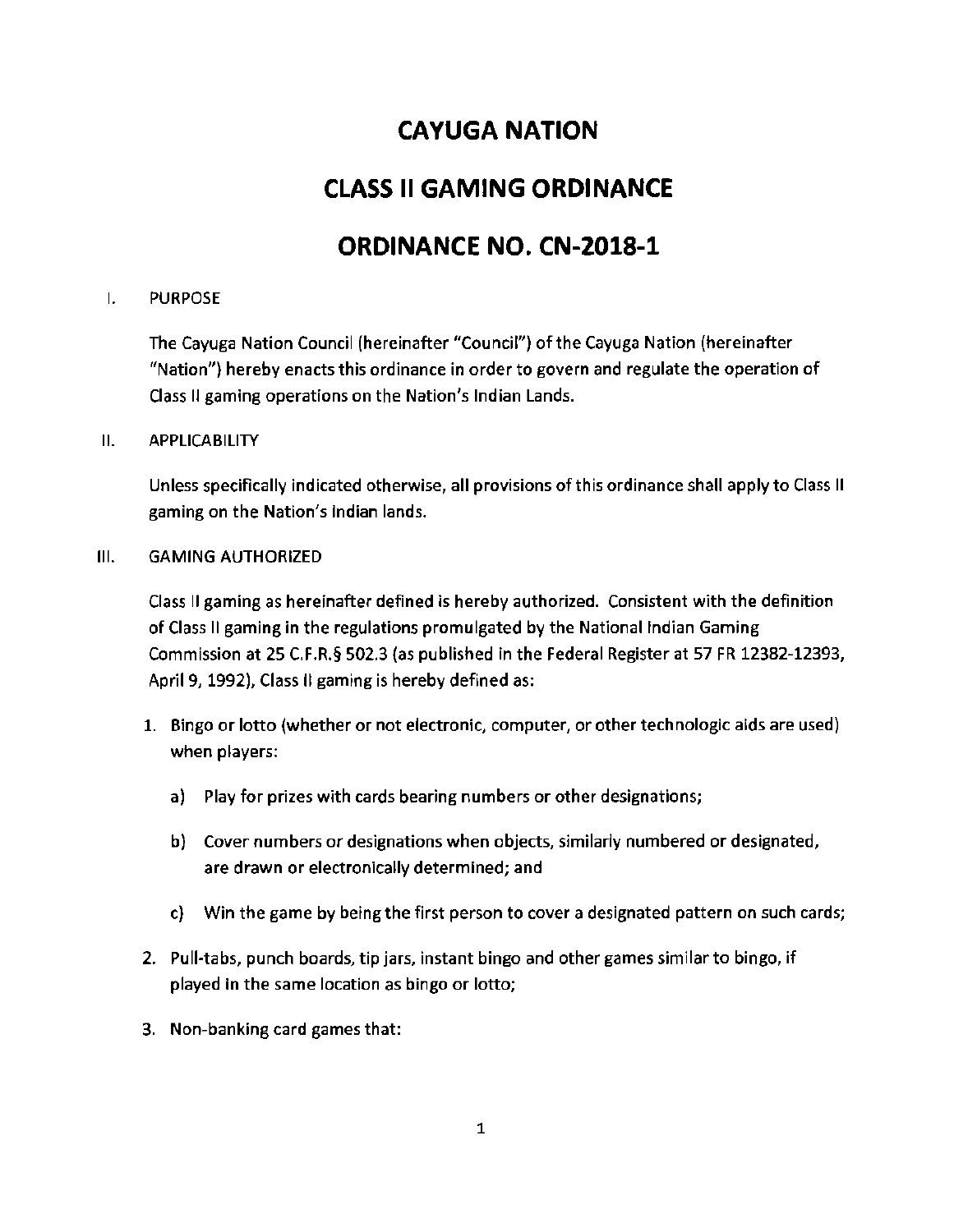- 4. State law explicitly authorizes, or does not explicitly prohibit, and are played legally anywhere in the state; and
- 5. Players play in conformity with state laws and regulations concerning hours, periods of operation, and limitations on wagers and pot sizes.
- IV. OWNERSHIP OF GAMING

The Nation shall have the sole proprietary interest in and responsibility for the conduct of any gaming operation authorized by this Ordinance, except as expressly provided in this Ordinance.

V. USE OF NET GAMING REVENUES

The Nation shall use net gaming revenues only for the following purposes:

- a) To fund Nation government operations or programs;
- b) To provide for the general welfare of the Nation and its members;
- c) To promote Nation economic development;
- d) To donate to charitable organizations; or
- e) To help fund operations of local government agencies.
- Vl. GAMING COMMISSION
	- 1. The Nation hereby establishes a Nation Class II Gaming Commission {hereinafter "Commission"} to regulate the Nation's Class II gaming operations. The Commission shall consist of three members, including a Chairman and two Commissioners.
	- 2. The Commission will conduct oversight to ensure compliance with Nation and federal and, if applicable, state laws and regulations. In order to carry out its regulatory duties, the Commission shall have unrestricted access to all areas of the gaming operation and to all its records.
	- 3. Each member of the Nation Class II Gaming Commission shall serve a term of three years and can be removed for cause.
	- 4. Commissioner positions shall be filled through appointment by the Council.
	- 5. The Nation Gaming Commission shall: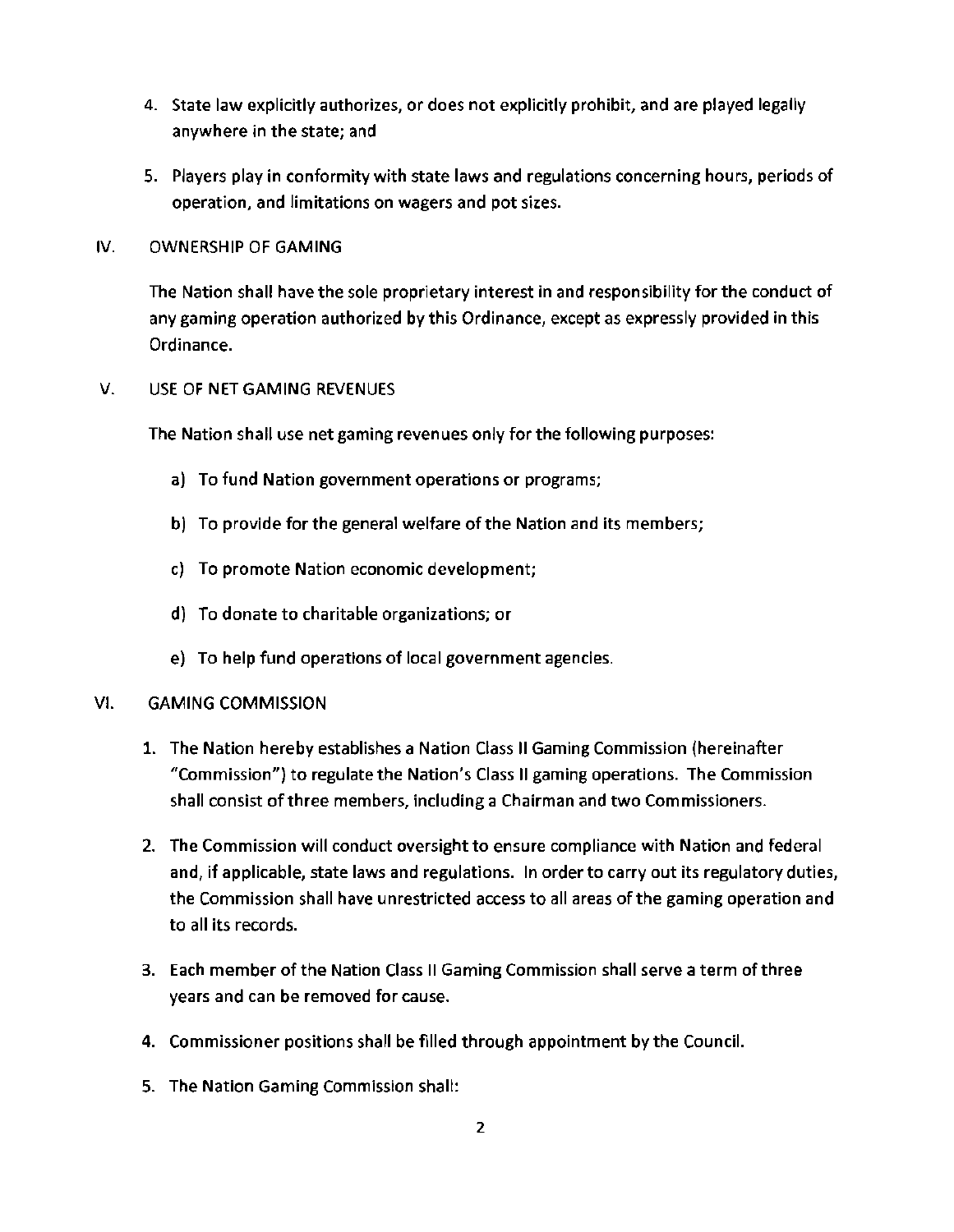- a) Conduct background investigations, or cause such investigations to be conducted, for primary management officials and key employees;
- b) Review and approve all investigative work conducted in connection with the background investigations of primary management officials and key employees;
- c) Process fingerprints obtained by a law enforcement agency
- d} Make licensing eligibility determinations, which shall be signed by the Commission Chairman;
- e) Submit a Notice of Results to the NIGC of the background investigations done for each primary management official and key employee applicant;
- f) Issue gaming licenses to primary management officials and key employees of the operation; if warranted by the eligibility determination;
- g) Issue gaming licenses to Nation gaming facilities;
- h) Inspect, examine and monitor all of the Nation's Class II gaming activities, and have immediate access to review, inspect, examine, photocopy and audit all records of the gaming establishment;
- i) Ensure compliance with all Nation and federal laws, rules and regulations regarding Indian gaming;
- j) Investigate any suspicion of wrongdoing associated with any gaming activities;
- k) Hold hearings on patron complaints, in accordance with procedures established in this ordinance
- I) Comply with any and all reporting requirements under IGRA, the NIGC's regulations, and any other applicable law;
- m) Promulgate and issue regulations necessary to comply with applicable internal control standards;
- n) Establish a list of persons not allowed to game in the Nation's gaming facilities in order to maintain the integrity of the gaming operation;
- o) Establish a list of persons who have voluntarily agreed to be excluded from the Nation's gaming facility, and create regulations for enforcing such exclusions;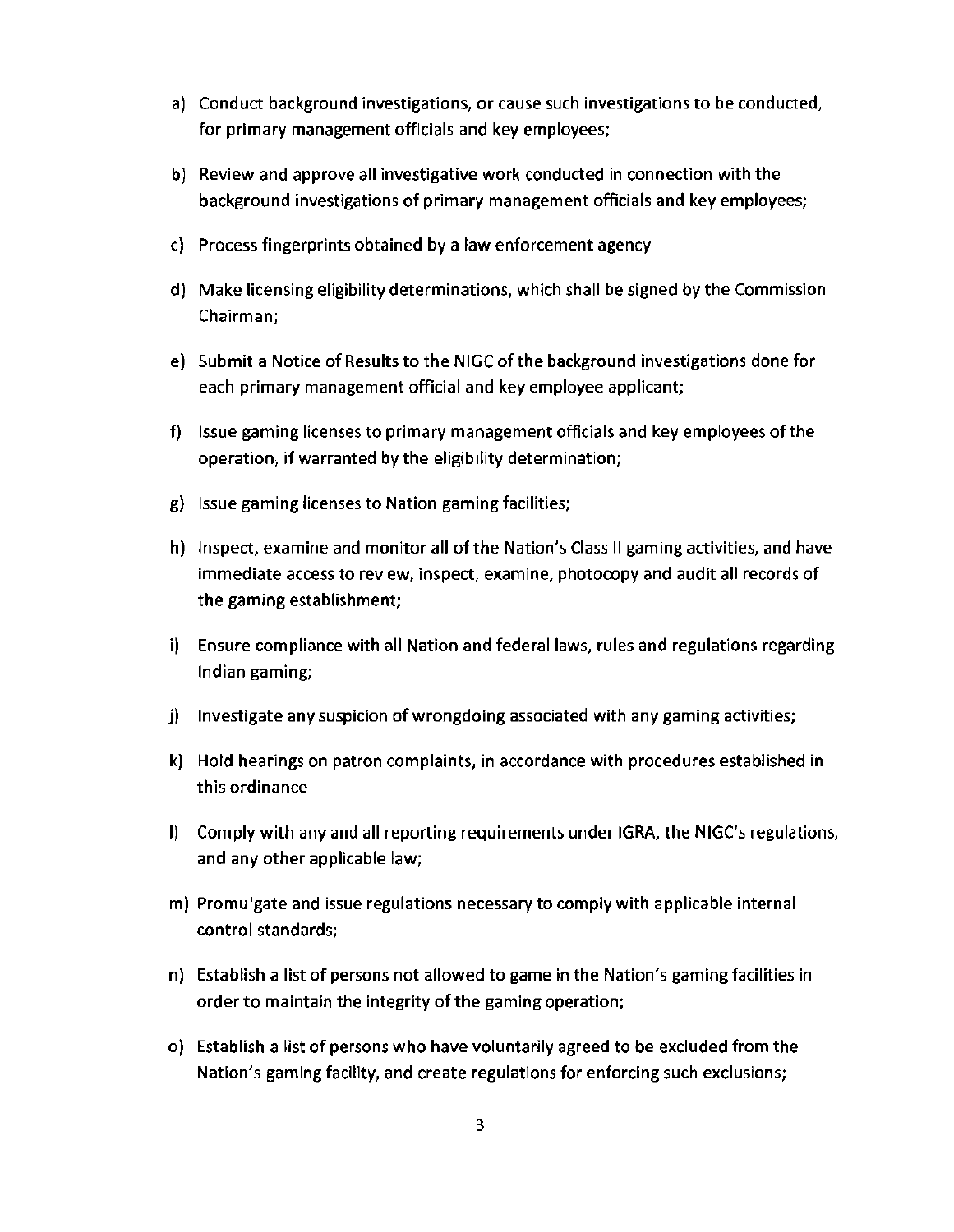- p) Provide referrals and information to the appropriate law enforcement officials when such information indicates a violation of Nation, federal or state statutes, ordinances, regulations, codes or resolutions;
- q) Draft regulations exempting vendors from the licensing and/or background investigation requirements if they have received a license from a recognized regulatory authority;
- r) Perform such other duties the Commission deems appropriate for the proper regulation of the Nation gaming operation.
- 6. Before adopting, amending and repealing regulations, the Commission shall give notice of any such proposed action to the Council, the gaming operation{s) and all other persons whom the Commission has reason to believe have a legitimate interest in the proposed action. The notice shall invite comments and describe the general nature of the proposed action and the manner in which comments on the proposed action shall be received by the Commission.
- 7. The Commission shall ensure that all records and information obtained as a result of an employee background investigation shall remain confidential and shall not be disclosed to any persons who are not directly involved in the licensing and employment processes. Information obtained during the course of an employee background investigation shall be disclosed to members of management, human resource personnel and/or others employed by the Nation gaming operation on a need-to-know basis, for actions taken in their official capacities.
- 8. The confidentiality requirements in #7, above, do not apply to requests for records or information from any Nation, federal, or state law enforcement or regulatory agency, or for the use of such records or information by the Commission and staff in the performance of their official duties.
- 9. A majority of the Commission shall constitute a quorum. The concurrence of a majority of the Commissioners shall be required for any final determination by the Commission. The Commission may act in its official capacity, even if there are vacancies on the Commission.
- 10. The Commission shall keep a written record of all its meetings.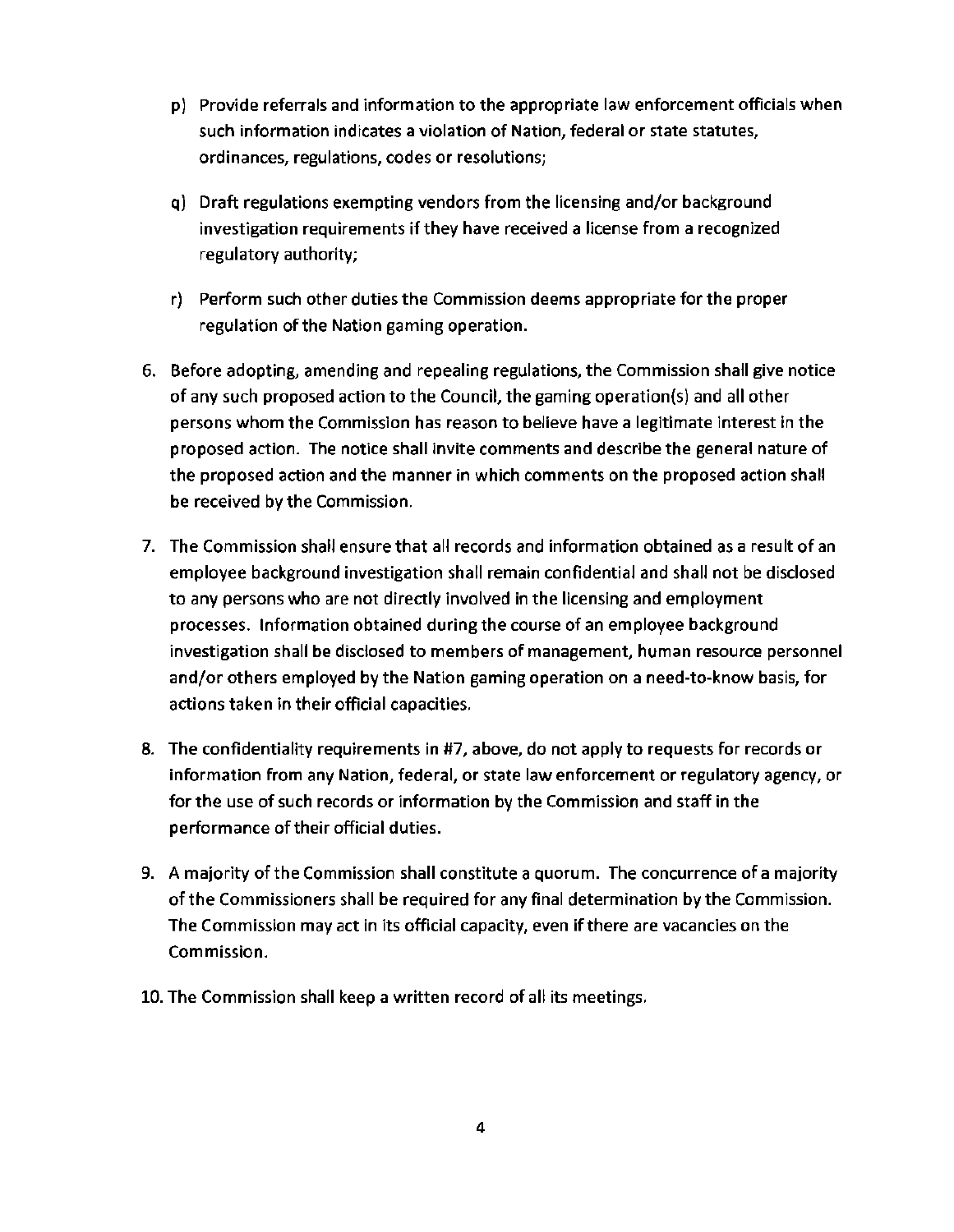# VII. AUDITS

- 1. The Nation shall cause to be conducted independent audits of gaming operations annually and shall submit the results of those audits to the NIGC within 120 days after the end of each fiscal year of the gaming operation.
- 2. Annual audits shall conform to generally accepted auditing standards.
- 3. All gaming-related contracts that result in the purchase of supplies, services or concessions for more than \$25,000 in any year (except for professional legal and accounting services) shall be specifically included within the scope of the audit conducted under Section VII (1) of this ordinance.

# VIII. ENVIRONMENT AND PUBLIC HEALTH AND SAFETY

Each gaming facility shall be constructed, maintained and operated in a manner that adequately protects the environment and the health and safety of the public.

# IX. PATRON DISPUTE RESOLUTION

Patrons with complaints against the gaming establishment shall have as their sole remedy the right to file a petition for relief with the Commission. Complaints shall be submitted in writing. The Commission shall hold a hearing within 30 days of receipt of the petitioner's complaint. The petitioner may be allowed to present evidence, at the discretion of the Commission. After the hearing the Commission shall render a decision in a timely fashion. All such decisions will be final when issued. Any patron complaint must be submitted to the Commission within 30 days of the incident giving rise to the complaint. The Commission's decision shall constitute the complainant's final remedy.

# X. FACILITY LICENSES

- 1. The Nation shall issue a separate license to each place, facility or location on Indian lands where Class II gaming is conducted under this ordinance. This license must include an attestation certifying that by issuing the facility license, the Nation has determined that construction and maintenance of the gaming facility, and the operation of that gaming, is conducted in a manner which adequately protects the environment, public health and safety.
- 2. The Commission is responsible for issuing new or renewed facility licenses to each place, facility or location.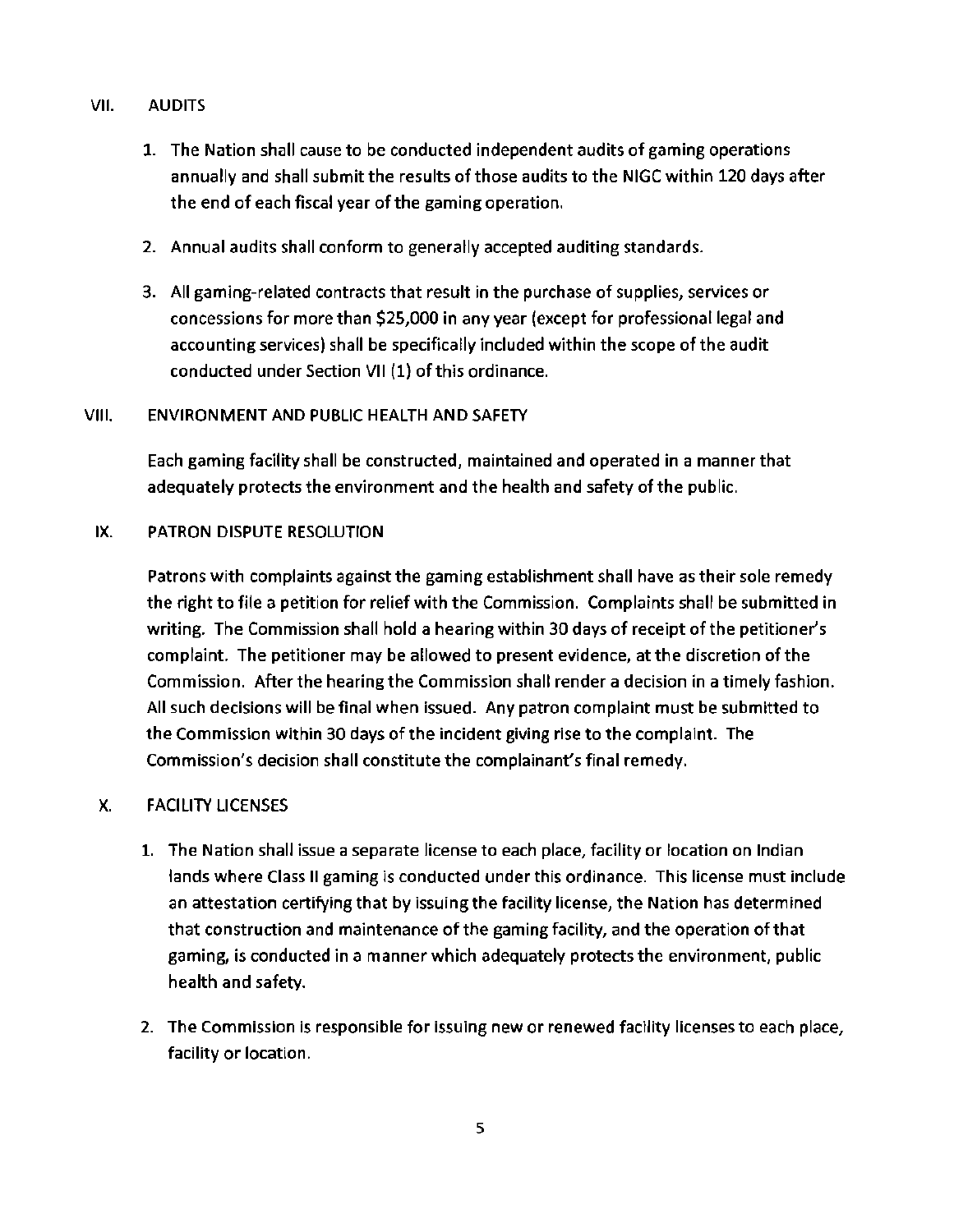3. The Commission shall submit to the NIGC Chair a notice that issuance of a facility license is under consideration by the Commission. This notice must be submitted at least 120 days before the opening of any new place, facility or location on Indian lands where Class II gaming will occur.

#### XI. AGENT FOR SERVICE OF PROCESS

The Nation designates Clint Halftown, Federal Representative, as the agent for service of any official determination, order, or notice of violation.

#### XII. LICENSE APPLICATION FORMS

- 1) The following notice shall be placed on the Nation's license application form for a key employee or a primary management official before it is filled out by an applicant:
	- a) In compliance with the Privacy Act of 1974, the following information is provided: Solicitation of the information on this form is authorized by 25 U.S.C. §§ 2701 et seq. The purpose of the requested information is to determine the eligibility of individuals to be granted a gaming license. The information will be used by the Cayuga Nation Gaming Commission and by the NIGC members and staff who have need for the information in the performance of their official duties. The information may be disclosed by the Nation or the NIGC to appropriate Federal, Nation, State, local or foreign law enforcement and regulatory agencies when relevant to civil, criminal or regulatory investigations or prosecutions or when pursuant to a requirement by a tribe or the NIGC in connection with the issuance, denial, or revocation of a gaming license, or investigations of activities while associated with a tribe or a gaming operation. Failure to consent to the disclosures indicated in this notice will result in the Nation being unable to license you for a primary management or key employee position.

The disclosure of your Social Security Number (SSN) is voluntary. However, failure to supply a SSN may result in errors in processing your application.

- 2) The following additional notice shall be placed on the application form for a key employee or primary management official before it is filled out by an applicant:
	- a) A false statement on any part of your license application may be grounds for denying a license or the suspension or revocation of a license. Also, you may be punished by fine or imprisonment (U.S. Code, title 18, section 1001).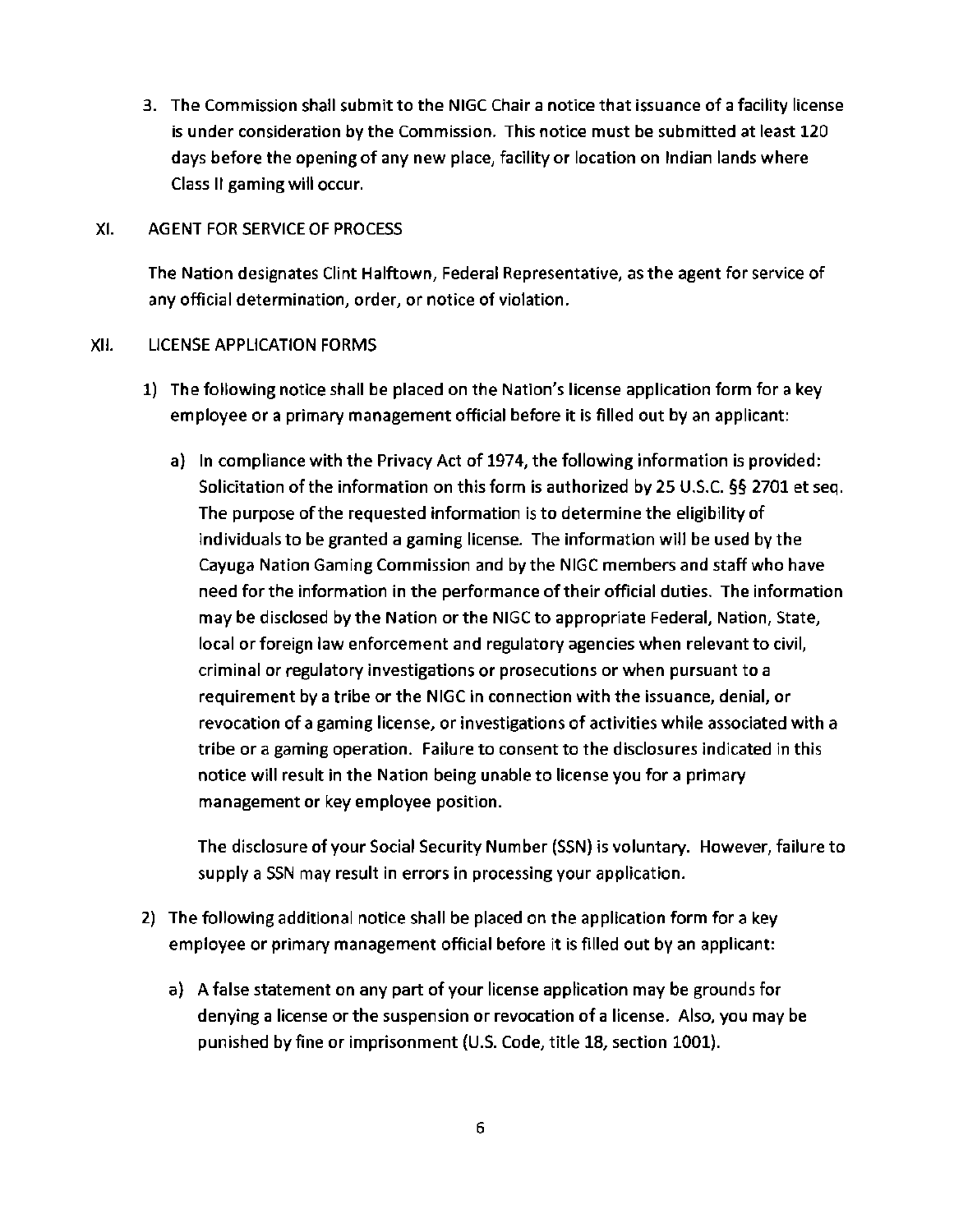#### XIII. BACKGROUND INVESTIGATIONS

- 1. The Nation shall perform a background investigation for each primary management official and key employee in its gaming operation. The investigation must be sufficient to allow the Commission to make an eligibility determination under Section XVI of this ordinance.
- 2. The Commission is responsible for conducting the background investigations of primary management officials and key employees. The background investigation shall include a check of criminal history records information maintained by the Federal Bureau of Investigations.
- 3. The Nation shall request fingerprints from each primary management official and key employee. The law enforcement agency designated to take fingerprints is the Sheriffs office of Cayuga County, NY.
- 4. The Commission shall request from each primary management official and key employee all of the following information:
	- a) Full name, other names used (oral or written), social security number, birth date, place of birth, citizenship, gender and all languages spoken and/or written;
	- b) Currently, and for the previous five (5) years; business and employment positions held, ownership interests in those businesses, business and residential addresses, and driver's license numbers;
	- c) The names and current addresses of at least three (3) personal references, including one (1) personal reference who was acquainted with the applicant during each period of residence listed under paragraph (4) (b) of this section;
	- d) Current business and residential telephone numbers, and all cell phone numbers;
	- e) A description of any existing and previous business relationships with other tribes, including any ownership interests in the businesses;
	- f) A description of any existing and previous business relationships with the gaming industry generally, including ownership interests in the businesses;
	- g) The name and address of any licensing or regulatory agency with which the person has filed an application for a license or permit related to gaming, whether or not such license or permit was granted;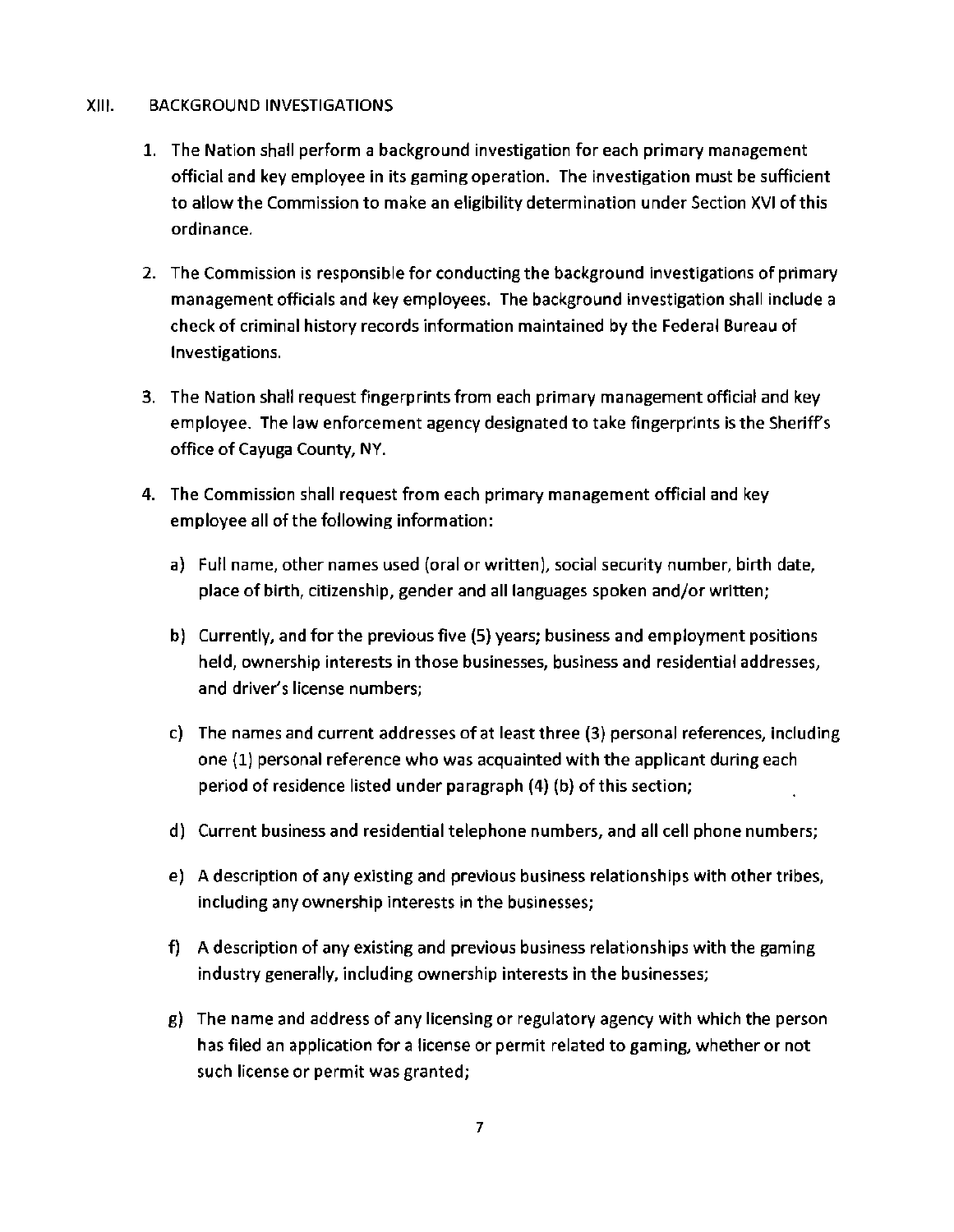- h) For each felony for which there is an ongoing prosecution or a conviction, the charge, the name and address of the court involved, and the date of the disposition, if any;
- i) For each misdemeanor conviction or ongoing misdemeanor prosecution (excluding minor traffic violations) within ten years of the date of application, the name and address of the court involved and the date of disposition, if any;
- j) For each criminal charge (excluding minor traffic charges), whether or not there is a conviction, if such criminal charge is within ten years of the date of application and is not otherwise listed pursuant to paragraphs (4) (h) of (4)(i) of this Section, the criminal charge, the name and address of the court involved, and the date of disposition, if any;
- k) The name and address of any licensing or regulatory agency with which the person has filed an application for an occupational license or permit, whether or not such license or permit was granted;
- I) Two copies of a current photograph, the size and structure of which should meet U.S. Passport regulations;
- m) Any other information the Nation deems relevant; and
- n) Fingerprints obtained in accordance with Paragraph 3 above.
- 5. When a primary management official or key employee is employed by the Nation, a complete application file, containing all of the information listed in Section XIII (4), shall be maintained.
- 6. The Commission, and its investigators, shall keep confidential the identity of each person interviewed in the course of conducting a background investigation.

## XIV. PROCEDURES FOR CONDUCTING BACKGROUND INVESTIGATIONS

- 1. The Commission will engage a professional investigator to conduct an appropriate background investigation on each applicant for a primary management official or key employee position. The investigator shall:
	- a) Verify the applicant's identity through items such as social security card, driver's license, birth certificate or passport;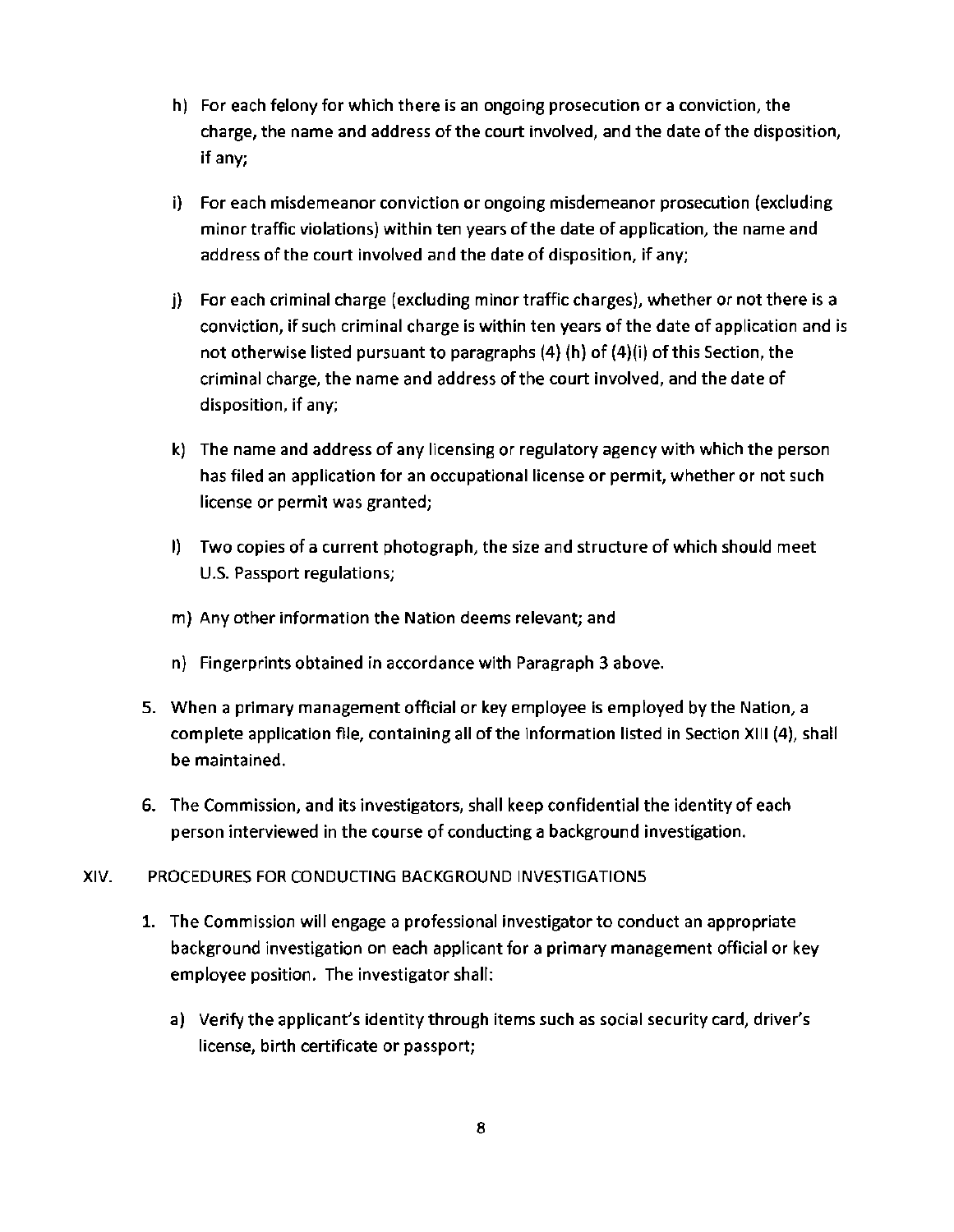- b) Conduct a criminal history records check, as well as information acquired from an applicant's self-reporting or from any other source, obtain information from the appropriate court regarding any past felony and/or misdemeanor convictions or ongoing prosecutions within the past ten years;
- c) Take other appropriate steps to verify the accuracy of the information, focusing on any problem areas noted.
- 2. The Gaming Facility Manager will perform the following background investigation items:
	- a) Contact each personal and business reference provided in the license application, when possible. Results should be recorded and included in the applicant file.
- 3. The Human Resources Manager will perform the following background investigation items:
	- a) Verify the applicant's employment history as reported on the application. Results should be recorded and included in the applicant file.
	- b) Inquire into previous or existing business relationships with the gaming industry, including with any tribes with gaming operations, by contacting the entities or tribes;
	- c) Verify the applicant's history and current status with any licensing agency by contacting the agency.
	- d) Take other appropriate steps to verify the accuracy of the information, focusing on any problem areas noted.

## XV. INVESTIGATIVE REPORTS

- 1. The Nation shall create and maintain an investigative report for each background investigation of a primary management official or key employee.
- 2. Investigative reports shall include all of the following information:
	- a) Steps taken in conducting the investigation;
	- b) Results obtained;
	- c) Conclusions reached; and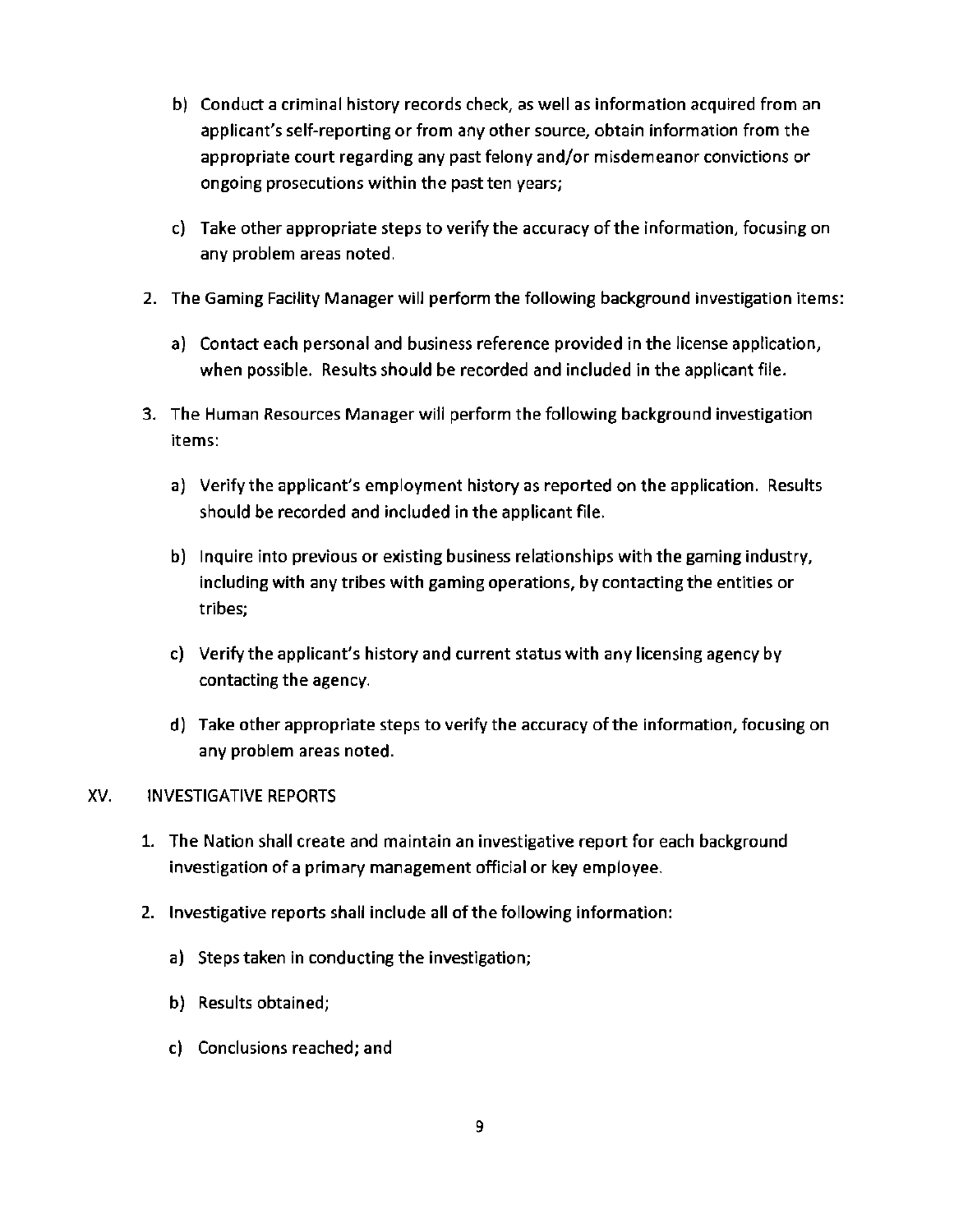d) The basis for those conclusions.

# XVI. ELIGIBILITY DETERMINATIONS

- 1. Before a license is issued to a primary management official or key employee, the Commission shall make a finding concerning the eligibility of that person for receiving a gaming license by reviewing the applicant's prior activities and criminal history, if any, and reputation, habits and associations.
- 2. If the Commission, in applying the standards adopted in this ordinance, determines that licensing the person poses a threat to the public interest or to the effective regulation of gaming, or creates or enhances the dangers of unsuitable, unfair, or illegal practices, methods and/or activities in the conduct of gaming, he or she shall not license that person in a key employee or primary management official position.
- 3. Copies of the eligibility determination shall be included with the notice of results that must be submitted to the NIGC before the licensing of a primary management official or key employee.
- XVII. NOTICE OF RESULTS OF BACKGROUND INVESTIGATIONS
	- 1. Before issuing a license to a primary management official or key employee, the Commission shall prepare a notice of results of the applicant's background investigation to submit to the NIGC.
	- 2. The notice of results must be submitted no later than 60 days after the applicant begins working for the gaming facility.
	- 3. The notice of results shall include the following information:
		- a) The applicant's name, date of birth and social security number;
		- b) The date on which the applicant began, or will begin, working as a primary management official or key employee;
		- c) A summary of the information presented in the investigative report, including:
			- I. licenses that have been previously denied;
			- II. gaming licenses that have been revoked, even if subsequently reinstated;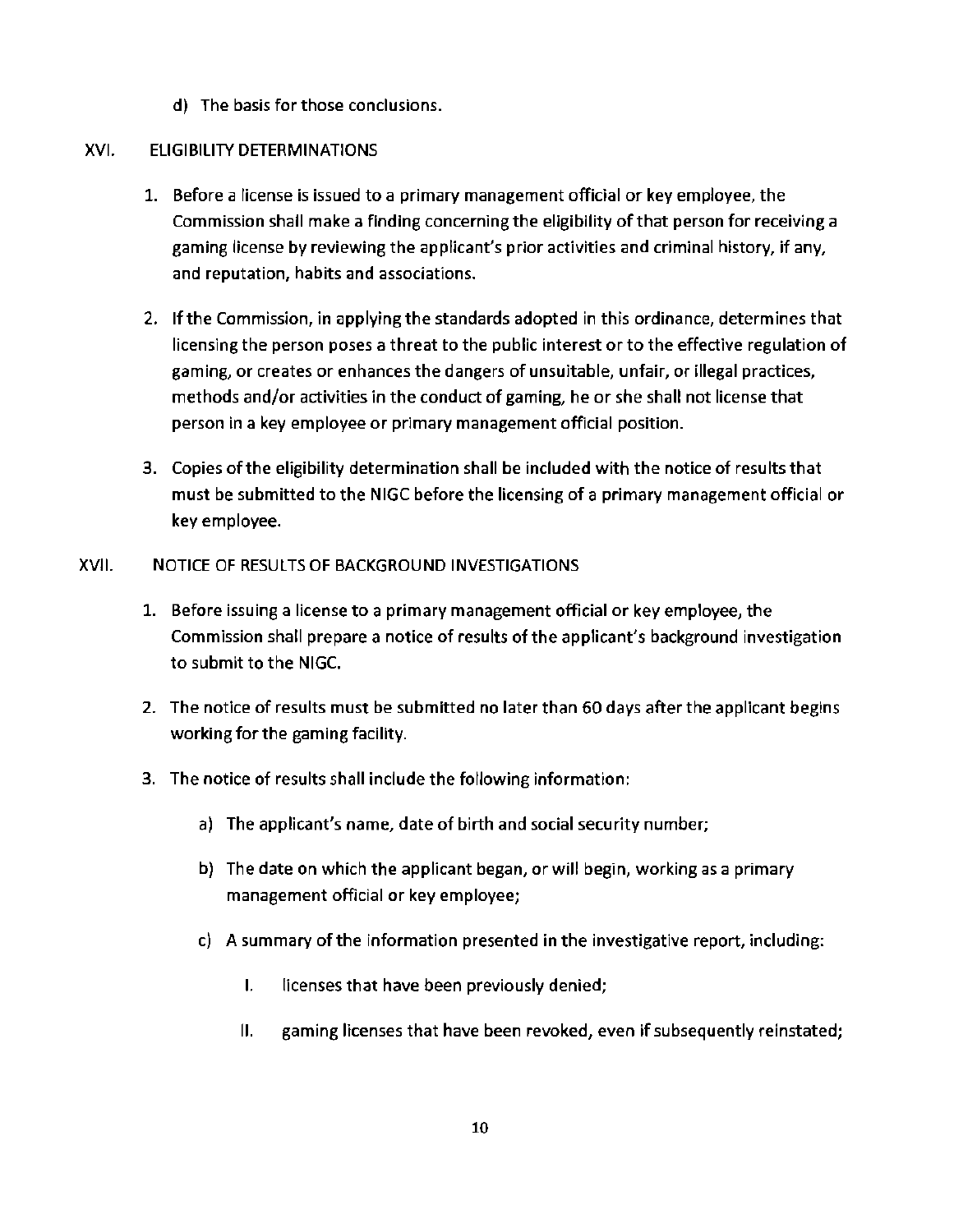- Ill. every known criminal charge brought against the applicant within the last 10 years of the date of the application; and
- IV. every felony offense of which the applicant has been convicted or any ongoing prosecution; and
- d} A copy of the eligibility determination made in accordance with Section 16.

## XVIII. GRANTING GAMING LICENSES

- 1. All primary management officials and key employees of the gaming operation must have a gaming license issued by the Nation.
- 2. The Commission is responsible for granting and issuing gaming licenses to primary management officials and key employees.
- 3. The Commission may license a primary management official or key employee applicant after submitting a notice of results of the applicant's background investigation to the NIGC, as required in Section XVII.
- 4. The Commission shall notify the NIGC of the issuance of a license to a primary management official or key employee within 30 days of issuance.
- 5. The Nation shall not employ an individual in a primary management official or key employee position who does not have a license 90 days after beginning work at the gaming operation.
- 6. The Commission must reconsider a license application for a primary management official or key employee if it receives a statement of itemized objections to issuing such license from the NIGC, and those objections are received within 30 days of the NIGC receiving a notice of results of the applicant's background investigation.
- 7. The Commission shall take the NIGC's objections into account when reconsidering a license application.
- 8. The Tribe will make the final decision whether to issue a license to an applicant for a primary management official or key employee position.
- 9. If the Commission has issued a license to a primary management official or key employee before receiving the NIGC's statement of objections, notice and a hearing shall be provided to the licensee, as required by Section XX.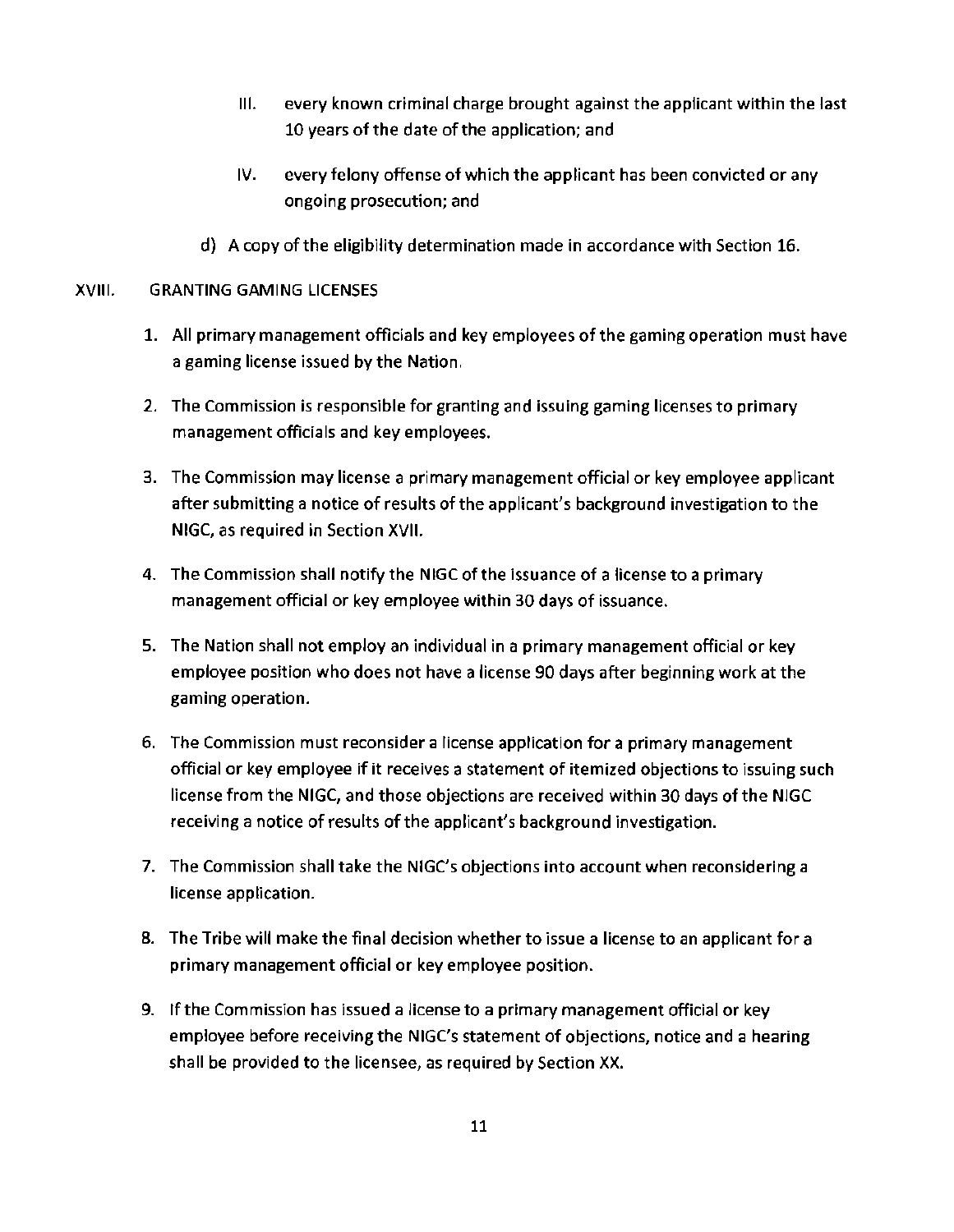# XIX. DENYING GAMING LICENSES

- 1. The Commission shall not license a primary management official or key employee if an authorized Nation official determines, in applying the standards in Section 17 for making a license eligibility determination, that licensing the person:
	- a) Poses a threat to the public interest;
	- b) Poses a threat to the effective regulation of gaming; or
	- c) Creates or enhances the dangers of unsuitable, unfair or illegal practices, methods and/or activities in the conduct of gaming.
- 2. When the Commission does not issue a license to an applicant for a primary management official or key employee position, or revokes a previously issued license after reconsideration, it shall:
	- a) Notify the NIGC; and
	- b) Forward copies of its eligibility determination and notice of results of the applicant's background investigation to the NIGC for inclusion in the Indian Gaming Individuals Record System.

## XX. GAMING LICENSE SUSPENSIONS AND REVOCATIONS

- 1. If, after a license is issued to a primary management official or key employee, the Nation receives notice from the NIGC that the primary management official or key employee is not eligible for employment, the Commission shall do the following:
	- a) Immediately suspend the license;
	- b) Provide the licensee with written notice of the suspension and proposed revocation; and
	- c) Provide the licensee with notice of a time and place for a hearing on the proposed revocation of the license.
- 2. Following a revocation hearing, the Nation shall decide whether to revoke or reinstate the license at issue.